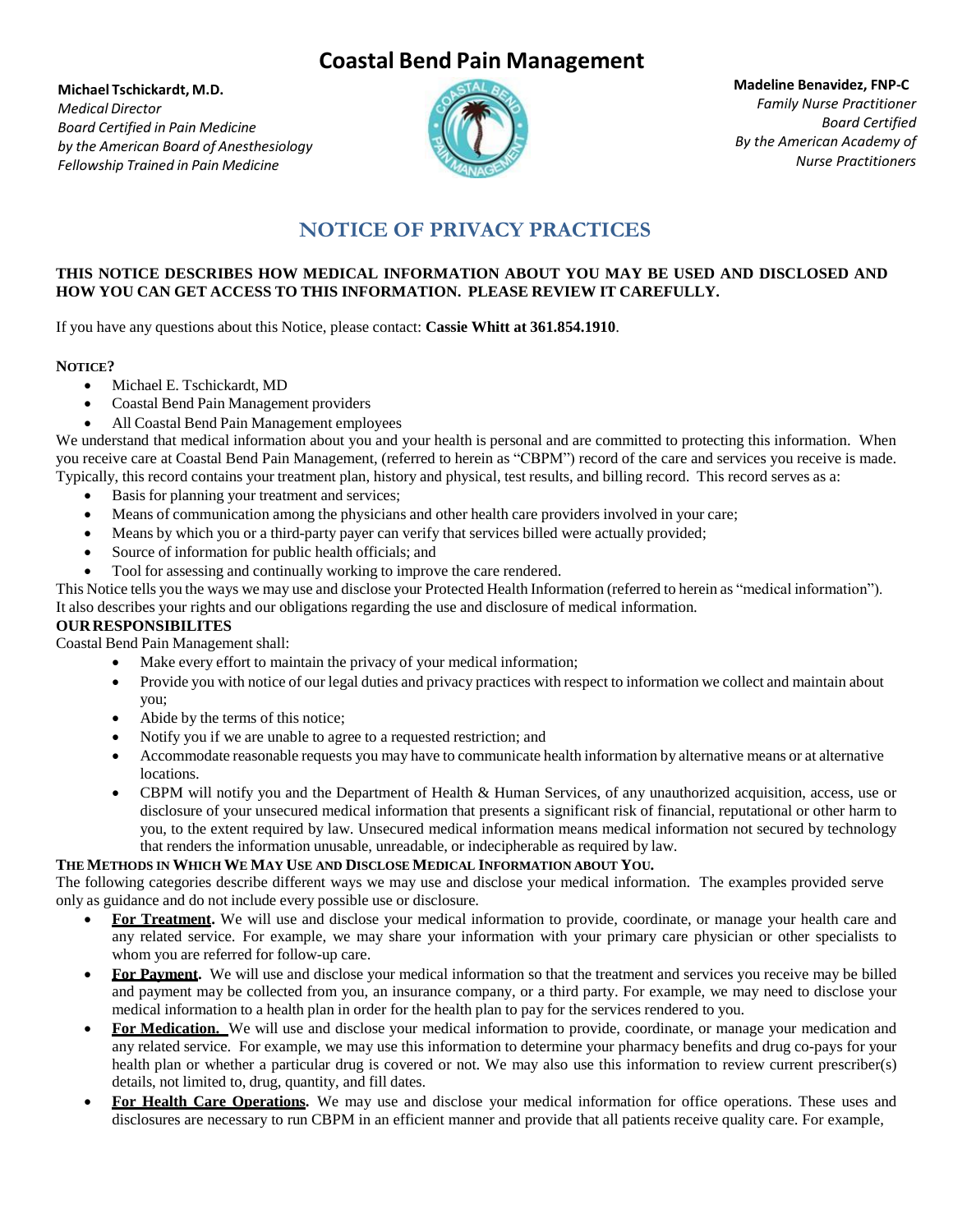your medical records and health information may be used in the evaluation of services, and the appropriateness and quality of health care treatment. In addition, medical records are audited for timely documentation and correct billing.

- **Appointment Reminders.** We may use and disclose medical information in order to remind you of an appointment. For example, CBPM may provide a written or telephone reminder of your next appointment.
- **Research.** Under certain circumstances, we may use and disclose your medical information for research purposes. For example, a research project may involve comparing the surgical outcome of all patients for whom one type of procedure is used to those for whom another procedure is used for the same condition. All research projects, however, are subject to a special approval process. Prior to using or disclosing any medical information, the project must be approved through this research approval process. We will ask for your specific authorization if the researcher will have access to your name, address, or other information that reveals who you are, or will be involved in your care.
- **As Required by Law.** We will disclose your medical information when required to do so by federal or Texas laws or regulations.
- **To Avert a Serious Threat to Health or Safety.** We may use and disclose your medical information to medical or law enforcement personnel when necessary to prevent a serious threat to your health and safety or the health and safety of another person.
- **Sale of Practice.** We may use and disclose your medical information to another health care facility or group of physicians in the sale, transfer, merger, or consolidation of our practice.

**SPECIAL SITUATIONS**

- **Organ and Tissue Donation.** If you have formally indicated your desire to be an organ donor, we may release medical information to organizations that handle procurement of organ, eye, or tissue transplantations.
- **Military and Veterans.** If you are a member of the armed forces, we may release medical information about you as required by military command authorities.
- **Workers' Compensation.** We may release medical information about you for workers' compensation or similar programs. These programs provide benefits for work-related injuries or illness.
- **Qualified Personnel.** We may disclose medical information for management audit, financial audit, or program evaluation, but the personnel may not directly or indirectly identify you in any report of the audit or evaluation, or otherwise disclose your identity in any manner.
- **Public Health Risks.** We may disclose your medical information for public health activities. These generally include activities:
	- o To prevent or control disease, injury, or disability;
	- o To report reactions to medications or problems with products;
	- o To notify people of recalls of products they may be using;
	- o To notify a person who may have been exposed to a disease or may be at risk for contracting or spreading a disease or condition; and
	- o To notify the appropriate government authority if we believe you have been the victim of abuse, neglect, or domestic violence.

All such disclosures will be made in accordance with the requirements of Texas and federal laws and regulations.

- **Health Oversight Activities.** We may disclose medical information to a health oversight agency for activities authorized by law. Health oversight agencies include public and private agencies authorized by law to oversee the health care system. These oversight activities include, for example, audits, investigations, inspections, and licensure. These activities are necessary for the government to monitor the health care system, government programs, eligibility or compliance, and to enforce healthrelated civil rights and criminal laws.
- **Lawsuits and Disputes.** If you are involved in certain lawsuits or administrative disputes, we may disclose your medical information in response to a court or administrative order.
- **Law Enforcement.** We may release medical information if asked to do so by a law enforcement official:
	- o In response to a court order or subpoena; or
	- o If Coastal Bend Pain Management determines there is a probability of imminent physical injury to you or another person, or immediate mental or emotional injury to you.
- **Coroners, Medical Examiners and Funeral Directors.** We may release medical information to a coroner or medical examiner when authorized by law (*e.g.,* to identify a deceased person or determine the cause of death). We may also release medical information about patients to funeral directors.
- **Inmates.** If you are an inmate of a correctional facility, we may release medical information about you to the correctional facility for the facility to provide you treatment.
- **Other Uses or Disclosures.** Any other use or disclosure of PHI will be made only upon your individual written authorization. You may revoke an authorization at any time provided that it is in writing and we have not already relied on the authorization.

#### **YOUR RIGHTS REGARDING MEDICAL INFORMATION ABOUT YOU.**

You have the following rights regarding medical information collected and maintained about you:

 **Right to Inspect and Copy.** You have the right to inspect and copy medical information that may be used to make decisions about your care. This copy can be produced in electronic format at your request. Usually, this includes medical and billing records. To inspect and copy medical information that may be used to make decisions about you, you must submit your request in writing to the CBPM Privacy Officer. If you request a copy of the information, CBPM may charge a fee established by the Texas Medical Board for the costs of copying, mailing, or summarizing your records. CBPM may deny your request to inspect